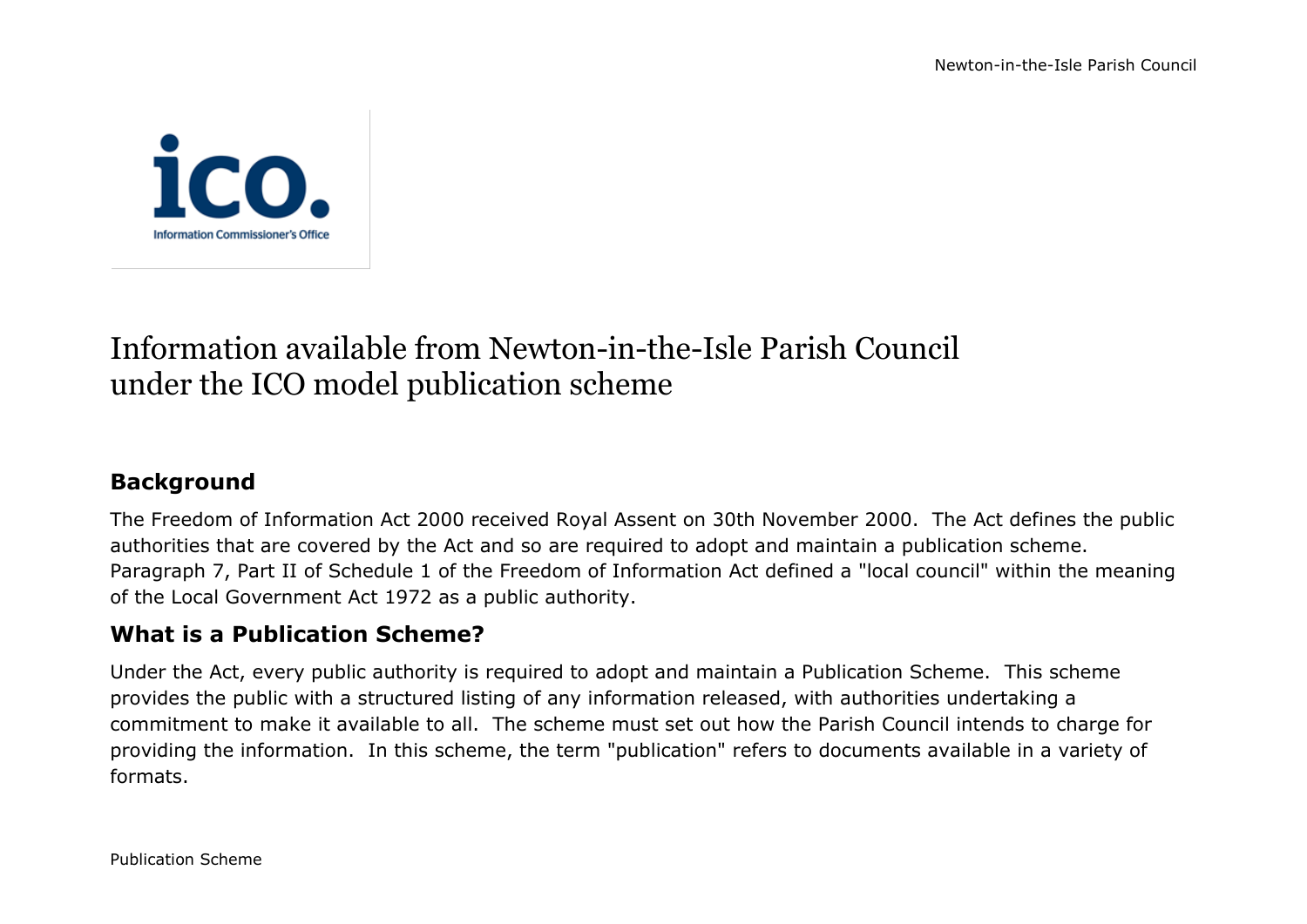## **Model Scheme**

Newton-in-the-Isle Parish Council's publication scheme defines information that the Parish Council holds, and which is accessible to members of the public. The Parish Council strives to be as open as possible with local government information and the work it does. The Parish Council wishes to introduce greater openness and to continue to seek ways to make even more information available to the public.

#### **What Charges are there?**

Where a member of the public is seeking to obtain a copy of information included in this Parish Council's publication scheme, the Council may set reasonable charges for this. Costs are shown in this document or are available on application to the Clerk and may include photocopying costs, postage (where incurred) and staff time.

## **Confidentiality Notice**

Newton-in-the-Isle Parish Council's policy is to be as open as possible and to supply the information requested, but the Parish Council may withhold any information if it considers its release not to be in the public interest and could cause significant harm. Any sensitive and confidential information is exempt from public dissemination.

#### **Requests for Information**

Requests for information should be made to the clerk: Dave Gibbs, 358 High Road, Newton-in-the-Isle, Wisbech, PE13 5HS. Email [parishclerk@newtonintheisle.org.uk](mailto:parishclerk@newtonintheisle.org.uk)

The request must include details of the applicant's address in the Parish and the information sought.

The Parish Council will respond within 20 days of the request. If a fee is required, the Parish Council can extend this period up to 3 months until the fee is paid.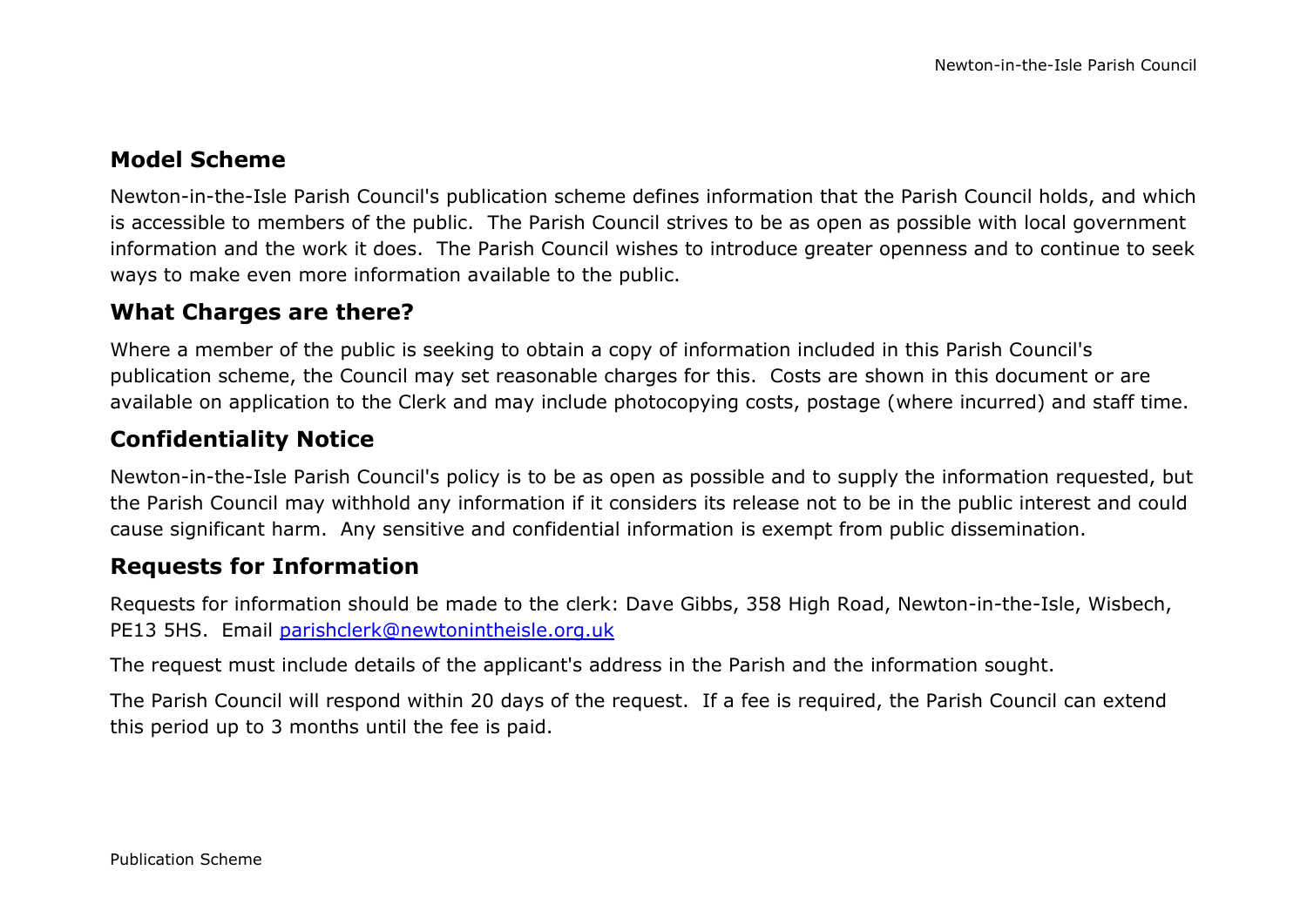| <b>Information available</b>                                                                                                    | How the information<br>can be obtained | Cost |
|---------------------------------------------------------------------------------------------------------------------------------|----------------------------------------|------|
| Class 1 - Who we are and what we do                                                                                             |                                        |      |
| Who's who on the Council and its Committees                                                                                     | Website                                | Free |
| Contact details for Parish Clerk and Council members (named contacts where<br>possible with telephone number and email address) | Website                                | Free |
|                                                                                                                                 |                                        |      |
| Class 2 - What we spend and how we spend it                                                                                     |                                        |      |
| Annual return form and report by auditor                                                                                        | Website / notice board                 | Free |
| Finalised budget                                                                                                                | Website                                | Free |
| Precept (from budget)                                                                                                           | Website (budget)                       | Free |
| Financial Standing Orders and Regulations                                                                                       | Website                                | Free |
| Grants given and received                                                                                                       | Website (accounts)                     | Free |
| Members' allowances and expenses                                                                                                | Website (accounts)                     | Free |
|                                                                                                                                 |                                        |      |
| Class 3 - What our priorities are and how we are doing                                                                          |                                        |      |
| Annual Report to Parish or Community Meeting                                                                                    | Website                                | Free |
|                                                                                                                                 |                                        |      |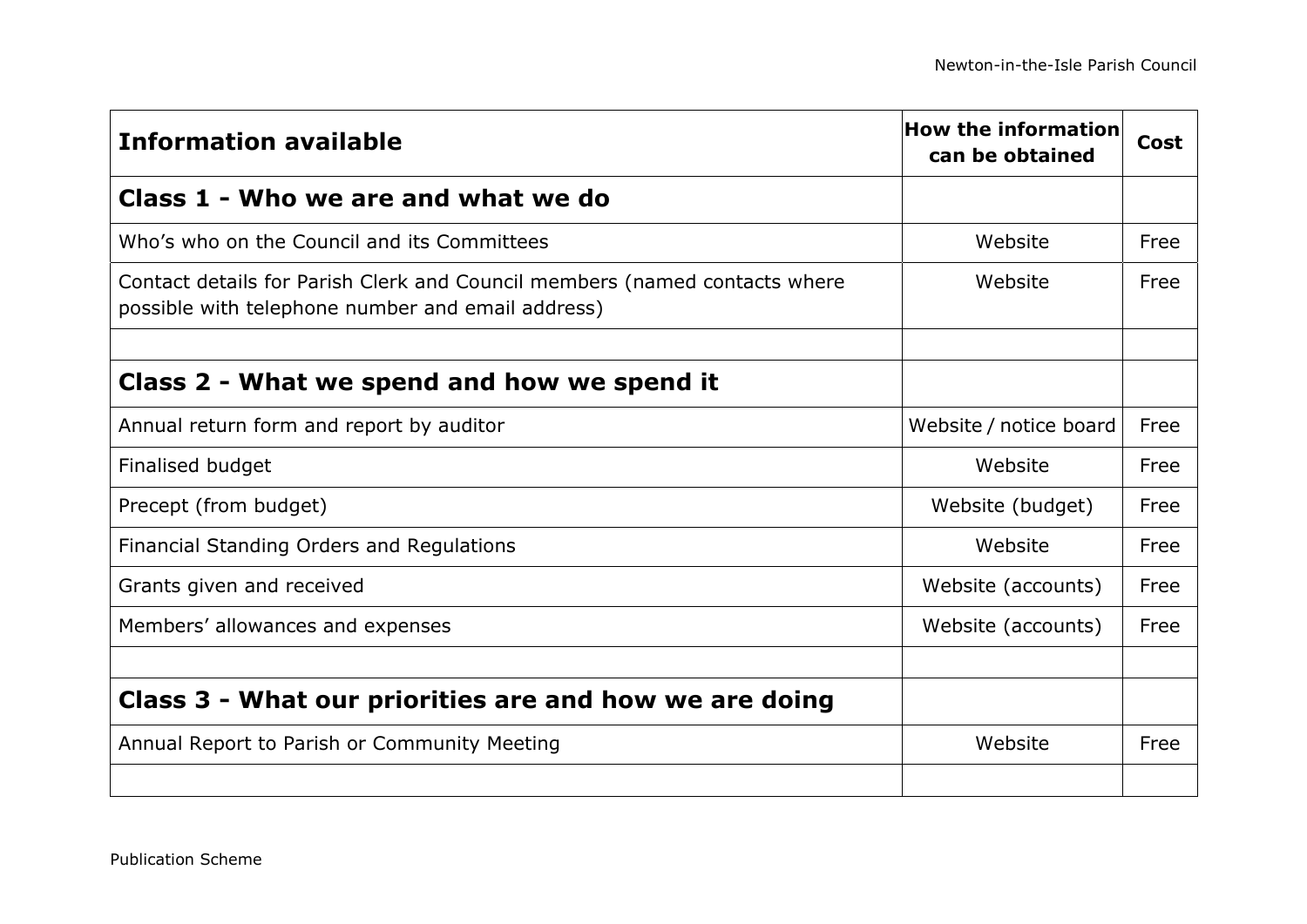| <b>Class 4 - How we make decisions</b>                                                                                                                                                                                                                                                                                                                                                  |                                                                                                                |                                              |
|-----------------------------------------------------------------------------------------------------------------------------------------------------------------------------------------------------------------------------------------------------------------------------------------------------------------------------------------------------------------------------------------|----------------------------------------------------------------------------------------------------------------|----------------------------------------------|
| Timetable of meetings                                                                                                                                                                                                                                                                                                                                                                   | Website                                                                                                        | Free                                         |
| Agendas of meetings                                                                                                                                                                                                                                                                                                                                                                     | Website / notice board                                                                                         | Free                                         |
| Minutes of meetings                                                                                                                                                                                                                                                                                                                                                                     | Website / notice board                                                                                         | Free                                         |
| Reports presented to council meetings                                                                                                                                                                                                                                                                                                                                                   | Website                                                                                                        | Free                                         |
| Responses to consultation papers                                                                                                                                                                                                                                                                                                                                                        | Clerk (email)                                                                                                  | Free                                         |
| Responses to planning applications                                                                                                                                                                                                                                                                                                                                                      | Website (minutes)                                                                                              | Free                                         |
|                                                                                                                                                                                                                                                                                                                                                                                         |                                                                                                                |                                              |
| <b>Class 5 - Our policies and procedures</b>                                                                                                                                                                                                                                                                                                                                            |                                                                                                                |                                              |
| Policies and procedures for the conduct of council business:                                                                                                                                                                                                                                                                                                                            |                                                                                                                |                                              |
| Procedural standing orders<br>٠.<br>Committee and sub-committee terms of reference<br>Code of Conduct<br>Policy statements<br>Equality and diversity policy<br>ш<br>Health and safety policy<br>Policies and procedures for handling requests for information<br>Complaints procedures (including those covering requests for information<br>ш<br>and operating the publication scheme) | Website<br>Website<br>Website<br>Website<br>Awaiting publication<br>Awaiting publication<br>Website<br>Website | Free<br>Free<br>Free<br>Free<br>Free<br>Free |
| Information security policy                                                                                                                                                                                                                                                                                                                                                             | Awaiting publication                                                                                           |                                              |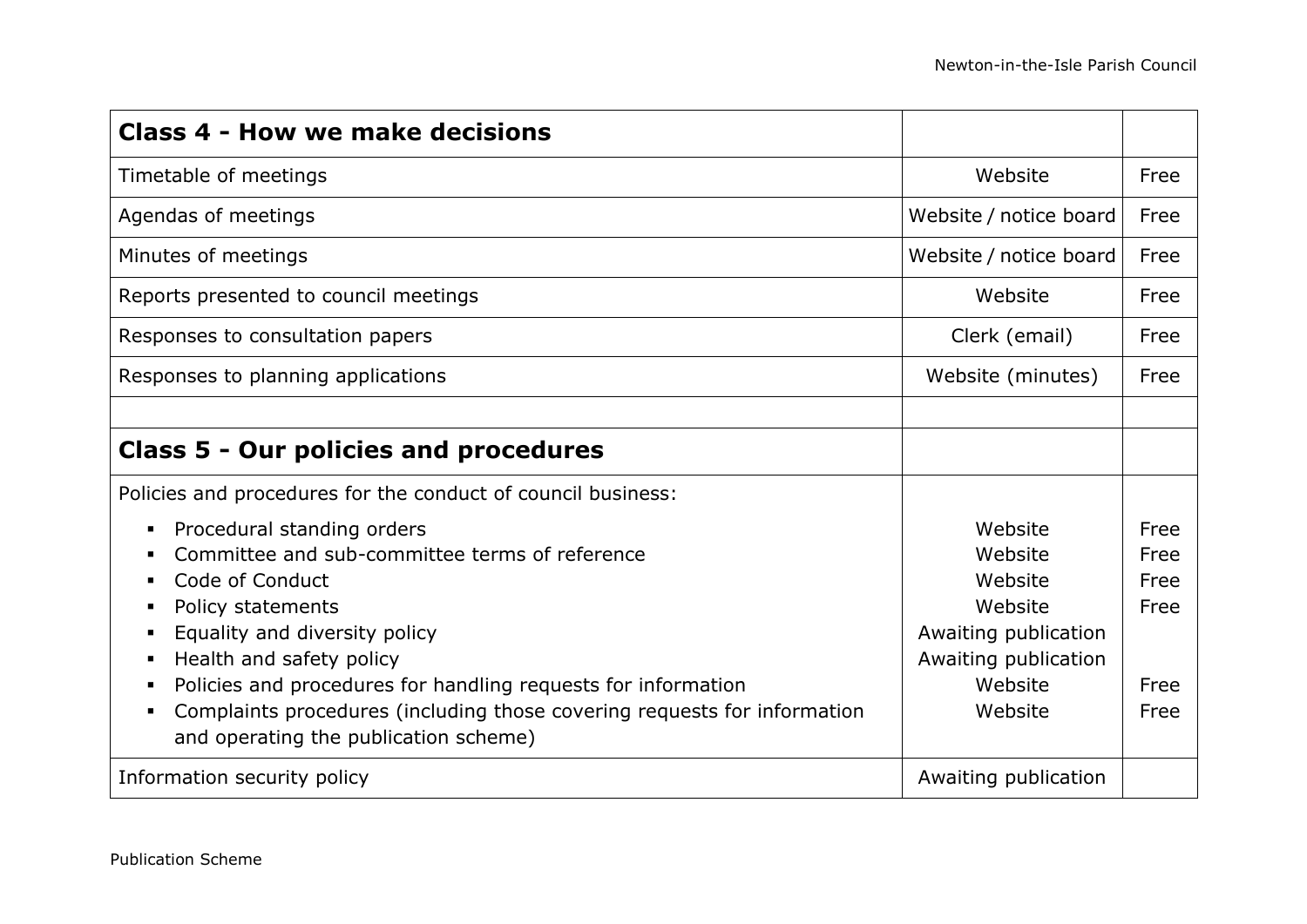| Records management policies (records retention, destruction and archive) | Awaiting publication |        |
|--------------------------------------------------------------------------|----------------------|--------|
| Data protection policies                                                 | Website              | Free   |
| Schedule of charges (for the publication of information)                 | Website              | Free   |
|                                                                          |                      |        |
| <b>Class 6 - Lists and Registers</b>                                     |                      |        |
| Assets register                                                          | Website              | Free   |
| Register of members' interests                                           | Website              | Free   |
|                                                                          |                      |        |
| <b>Class 7 - The services we offer</b>                                   |                      |        |
| Community centres and village halls                                      | Website              | Free   |
| Parks, playing fields and recreational facilities                        | Clerk                | Free   |
| Seating, litter bins, clocks, memorials and lighting                     | Clerk                | Free   |
| <b>Bus shelters</b>                                                      | Clerk                | Free   |
|                                                                          |                      |        |
| <b>Additional Information</b>                                            |                      |        |
| Other information that is not itemised in the lists above                | Clerk                | Varies |